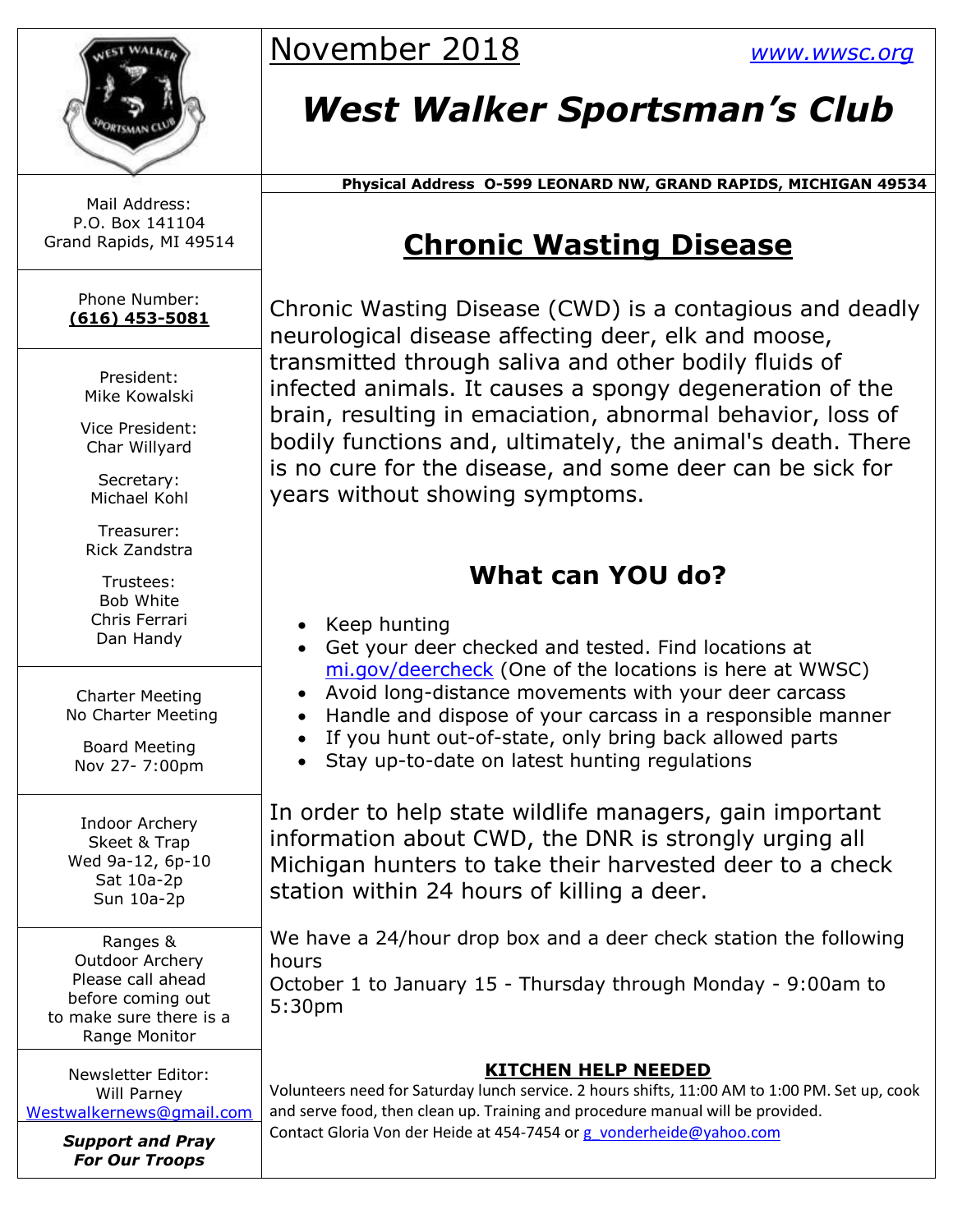#### **Monster Mash a real Smash**

We had 14 attending this month, six were first time Fun Shoot participants. The ghosts, Mummies, Bride of Frankenstein, bats, and monster ducks all took some hits, but there are no target failures I need to report. the middle mummy had it's stomach all shot out, but the two end ones still had full mummies to shoot at. We did have some issues with the balloon stomping game, some we had to jump on with two feet to break them, but we had fun. The dinner was enjoyed by all. Our winners were: 1st Jay Braxmaier, 2nd Michael Kohl, 3rd Zachary Krieger.

My thanks to Michael and Fran for their services as RSO's. Kathy with score keeping and Don, Jay, and Michael for the kitchen help. As always, these fun shoots are a team effort.

Fun shoots will return in January 2019. Watch the newsletter for announcements and signs posted. Have a great holiday season everybody.



Submitted by: Gloria Von der Heide

### **News from the Shotgun Desk**

5 stand shoot results for October 20-21, 2018- 12 shooters

#### **--Winners –**

1 st Denny Fuller 62/Brian Myers 64 for a total 126 2<sup>nd</sup> Mike Dykstra 55/Nate Bosworth 59 for a total of 114

**Information The 5-stand will be open every Saturday and Sunday during regular hours. Weather permitting**

**Start thinking about putting your team together for Winter League, it is not far off. More info in latter newsletters.**

### Upcoming Events

Trap- Annie Oakley Shoot November 25 12:00pm \$5.00 Entry

Trap and Skeet Clinic **Trap** December 1 9:30am **Skeet** December 8 9:30am

> For new shooters or shooters that want to improve their skills we have two videos taught by great shooters. The videos will be at the trap and skeet Clinic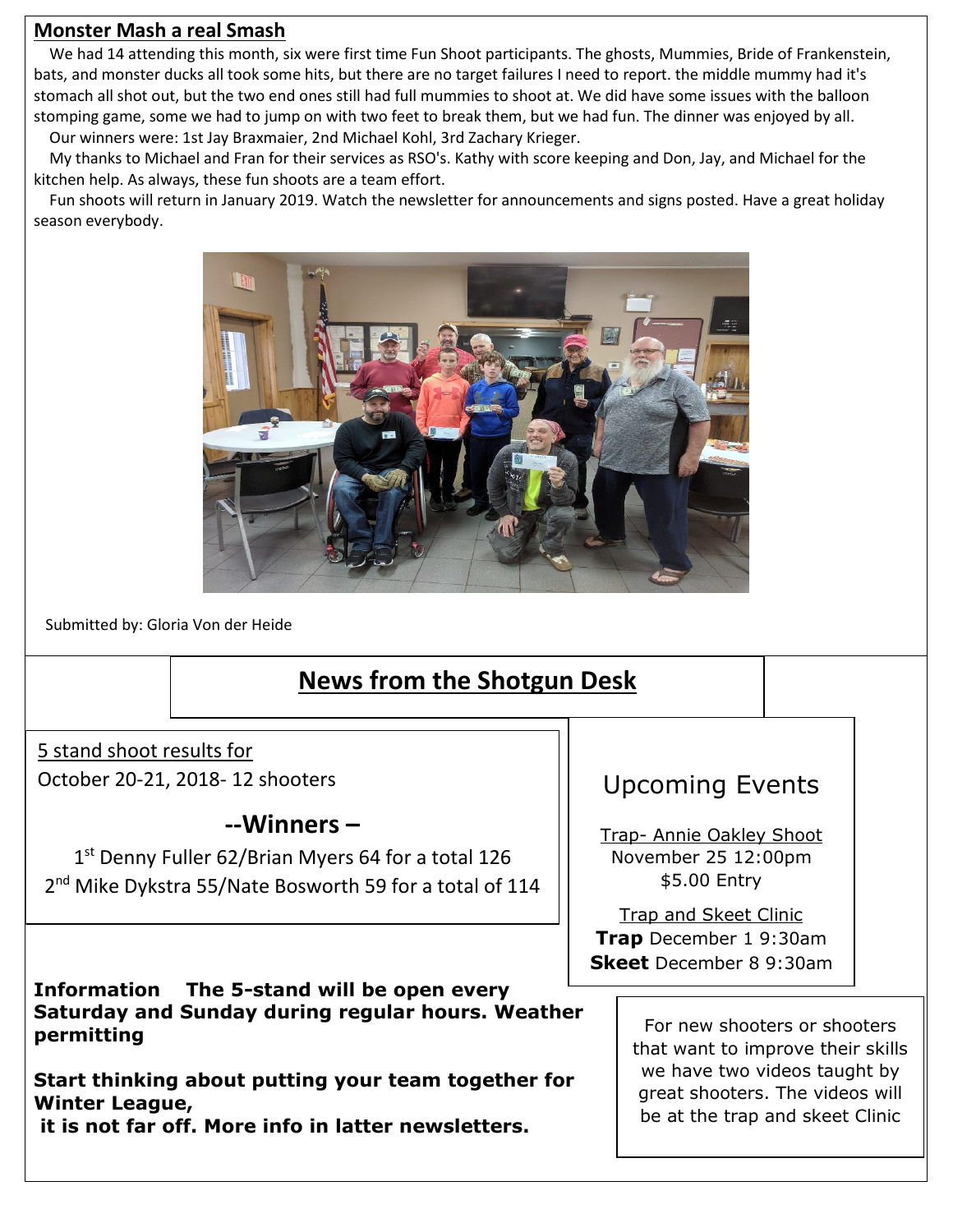| <b>TOMMYGUNS TRAINING</b><br>Tom O'Brien<br>Chief Range Safety Officer, Instructor<br>Classes available in west Michigan for:<br>CPL<br>Range Safety Officer<br>Introduction to the handgun<br>Family firearm safety<br>616-920-1701<br>tommygunsmi@gmail.com<br>http://TommygunsTraining.com | <b>CPL CLASSES</b><br><b>November 10, 2018</b><br><b>November 18, 2018</b>                                      |  |  |
|-----------------------------------------------------------------------------------------------------------------------------------------------------------------------------------------------------------------------------------------------------------------------------------------------|-----------------------------------------------------------------------------------------------------------------|--|--|
| SATURDAY LUNCHES STARTING IN DECEMBER<br>Our kitchen will open every Saturday starting<br>December 1 <sup>st</sup> .<br>Each week we will offer a \$3.00 lunch.<br>Service will be offered 11:30 AM to 12:30 PM only.<br>Week 1: Hot dog & potato chips                                       | <b>November Range Hours</b><br>Nov $1 - 15$<br>Nov <u>16 - 31</u>                                               |  |  |
| Week 2: Grilled Cheese sandwich & tomato soup<br>Week 3: Hamburgers & potato chips<br>Week 4: Sloppy Joe's & potato chips<br>Week 5: (when they happen): to be announced.                                                                                                                     | Mon - Sat: $9:00am - 6pm$<br>9am-5:30pm<br>Sundays: 10:00am - 6pm<br>10am-5:30pm<br><b>Link for range rules</b> |  |  |

#### **\*NEW\***

**2019 Big Gun Raffle tickets are now on sale, those that purchased a 2018 ticket have been sent a letter to allow them to keep the same number if they repurchase a ticket by November 21st. Tickets can be bought by mail** 

**P.O. Box 141104**

**Grand Rapids, MI 49514**

**Or in person at the club**

**Please remember to include your current ticket number and tickets are \$60 Check out the December Newsletter for a list of Guns** 

## **2019 BIG GUN RAFFLE**

| <b>2018 Big Gun Raffle Winners</b> |                                             |      |                       |  |  |  |
|------------------------------------|---------------------------------------------|------|-----------------------|--|--|--|
| Jan                                | <b>Ruger Predator 6.5 Cal</b>               | #250 | <b>Bill Tingley</b>   |  |  |  |
| <b>Feb</b>                         | Ruger SR22 .22LR                            | #59  | <b>Rich Ponstein</b>  |  |  |  |
| Mar                                | <b>Henry Golden Boy .22LR</b>               | #272 | <b>David Dorr</b>     |  |  |  |
| Apr                                | Ruger LCR .38 Special +P                    | #117 | <b>Michael Lehman</b> |  |  |  |
| May                                | <b>Remington V3 12g Semi-Auto</b>           | #64  | <b>Mike Jeffery</b>   |  |  |  |
| <b>Jun</b>                         | <b>Glock 43 9mm Special Edition</b>         | #23  | <b>Jeff Bodary</b>    |  |  |  |
| Jul                                | <b>Browning AB3 7mm pkg w/Nikon Scope</b>   | #159 | <b>Denny Fuller</b>   |  |  |  |
| Aug                                | <b>Ruger Mark IV Target SS 22LR</b>         | #246 | Dale Kuikstra         |  |  |  |
| <b>Sep</b>                         | Tikka T3 Stainless 22-250 Cal               | #46  | <b>Tonya Vasold</b>   |  |  |  |
| Oct                                | Ruger SR1911 SS 9mm                         | #268 | <b>Nadine Farran</b>  |  |  |  |
| <b>Nov</b>                         | <b>Springfield Armory Saint AR15 23 Cal</b> |      |                       |  |  |  |
| <b>Dec</b>                         | FNH FNX 45 Tactical 45ACP                   |      |                       |  |  |  |